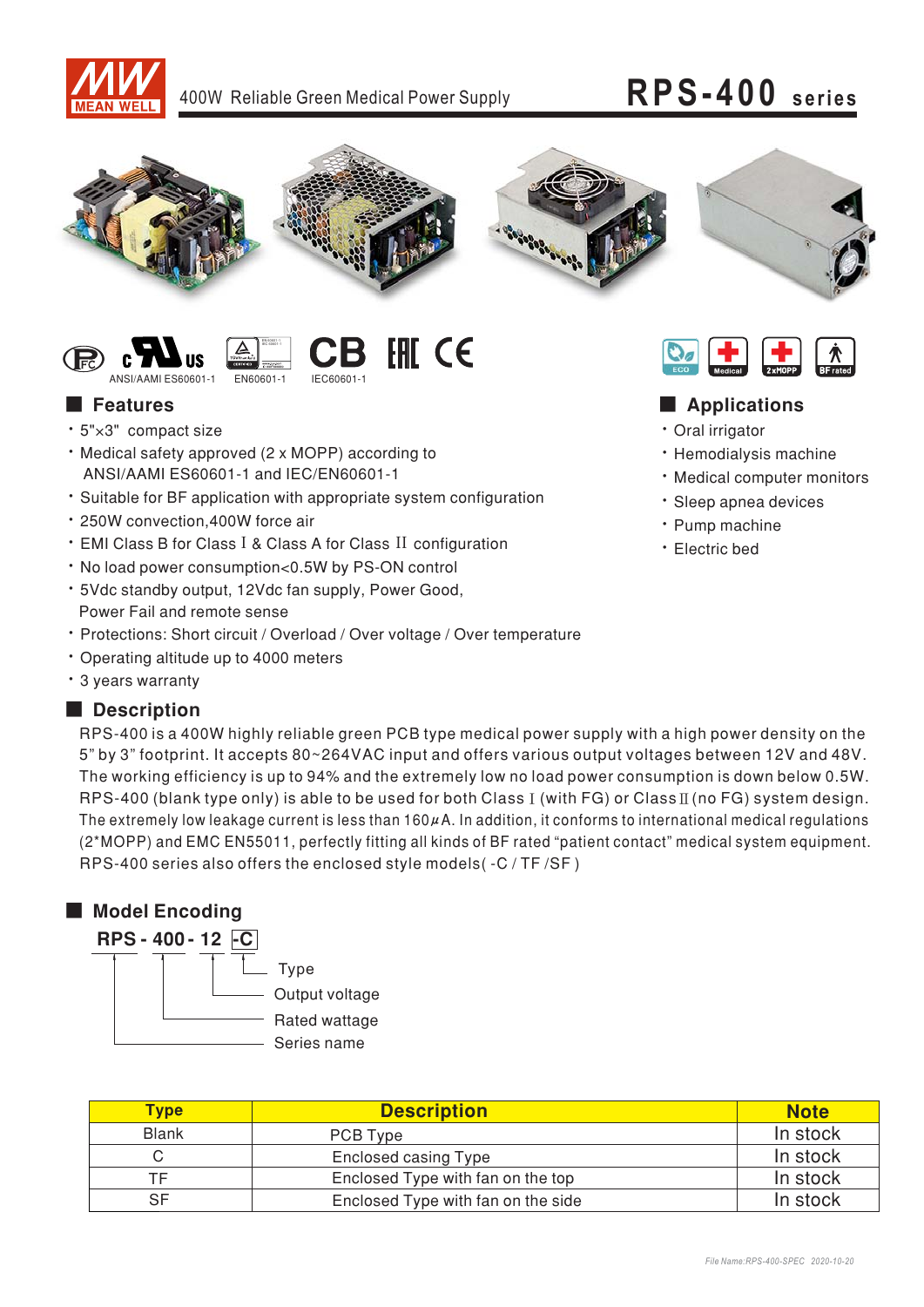

#### **SPECIFICATION**

| <b>MODEL</b>      |                                              |                   | RPS-400-12□ RPS-400-15□                                                                             | RPS-400-18 RPS-400-24                                      |                                  |                | RPS-400-27 RPS-400-36                                                                  | RPS-400-48     |                |
|-------------------|----------------------------------------------|-------------------|-----------------------------------------------------------------------------------------------------|------------------------------------------------------------|----------------------------------|----------------|----------------------------------------------------------------------------------------|----------------|----------------|
|                   | <b>DC VOLTAGE</b>                            |                   | 12V                                                                                                 | <b>15V</b>                                                 | <b>18V</b>                       | <b>24V</b>     | <b>27V</b>                                                                             | 36V            | 48V            |
|                   |                                              | 25CFM             | 33.3A                                                                                               | 26.7A                                                      | 22.3A                            | 16.7A          | 14.9A                                                                                  | 11.2A          | 8.4A           |
|                   | <b>CURRENT</b>                               | Convection 20.8A  |                                                                                                     | 16.7A                                                      | 13.9A                            | 10.5A          | 9.3A                                                                                   | 7A             | 5.3A           |
|                   | <b>RATED</b>                                 | 25CFM             | 399.6W                                                                                              | 400.5W                                                     | 401.4W                           | 400.8W         | 402.3W                                                                                 | 403.2W         | 403.2W         |
|                   | <b>POWER</b>                                 | Convection 249.6W |                                                                                                     | 250.5W                                                     | 250.2W                           | 252W           | 251.1W                                                                                 | 252W           | 254.4W         |
|                   | RIPPLE & NOISE (max.) Note.2 120mVp-p        |                   |                                                                                                     | 120mVp-p                                                   | 150mVp-p                         | 150mVp-p       | 200mVp-p                                                                               | 200mVp-p       | 200mVp-p       |
| <b>OUTPUT</b>     | VOLTAGE ADJ. RANGE(main output) 11.4~12.6V   |                   |                                                                                                     | $14.3 - 15.8V$                                             | $17.1 - 18.9V$                   | 22.8~25.2V     | $25.6 - 28.4V$                                                                         | $34.2 - 37.8V$ | $45.6 - 50.4V$ |
|                   | VOLTAGE TOLERANCE Note.3 $\pm$ 3.0%          |                   |                                                                                                     | ±3.0%                                                      | ±3.0%                            | ±2.0%          | ±1.0%                                                                                  | ±1.0%          | ±1.0%          |
|                   | <b>LINE REGULATION</b>                       |                   | ±0.5%                                                                                               | ±0.5%                                                      | ±0.5%                            | ±0.5%          | $\pm 0.5\%$                                                                            | ±0.5%          | $\pm 0.5\%$    |
|                   | <b>LOAD REGULATION</b>                       |                   | ±1.0%                                                                                               | ±1.0%                                                      | ±1.0%                            | ±1.0%          | ±1.0%                                                                                  | ±1.0%          | $±1.0\%$       |
|                   | <b>SETUP, RISE TIME</b>                      |                   | 1000ms, 30ms/230VAC                                                                                 |                                                            | 1500ms, 30ms/115VAC at full load |                |                                                                                        |                |                |
|                   | <b>HOLD UP TIME (Typ.)</b>                   |                   | 16ms/230VAC                                                                                         | 16ms/115VAC at full load                                   |                                  |                |                                                                                        |                |                |
|                   |                                              |                   | <b>VOLTAGE RANGE</b> Note.4 80 ~ 264 VAC                                                            | $113 - 370$ VDC                                            |                                  |                |                                                                                        |                |                |
|                   | <b>FREQUENCY RANGE</b>                       |                   | $47 \sim 63$ Hz                                                                                     |                                                            |                                  |                |                                                                                        |                |                |
|                   | <b>POWER FACTOR</b>                          |                   |                                                                                                     | PF>0.94/230VAC PF>0.98/115VAC at full load                 |                                  |                |                                                                                        |                |                |
| <b>INPUT</b>      | <b>EFFICIENCY (Typ.)</b>                     |                   | 91.5%                                                                                               | 92%                                                        | 93%                              | 93%            | 93.5%                                                                                  | 94%            | 94%            |
|                   | <b>AC CURRENT (Typ.)</b>                     |                   | 4.2A/115VAC<br>2.1A/230VAC                                                                          |                                                            |                                  |                |                                                                                        |                |                |
|                   | <b>INRUSH CURRENT (Typ.)</b>                 |                   | COLD START 35A/115VAC<br>70A/230VAC                                                                 |                                                            |                                  |                |                                                                                        |                |                |
|                   |                                              |                   | LEAKAGE CURRENT (max.) Note.5 Earth leakage current <200µA/264VAC 50Hz, Touch current < 70µA/264VAC |                                                            |                                  |                |                                                                                        |                |                |
|                   | <b>OVERLOAD</b>                              |                   | 105 ~ 135% rated output power                                                                       |                                                            |                                  |                |                                                                                        |                |                |
|                   |                                              |                   |                                                                                                     |                                                            |                                  |                | Protection type : Hiccup mode, recovers automatically after fault condition is removed |                |                |
| <b>PROTECTION</b> |                                              |                   | $13.2 \approx 15.6V$                                                                                | $16.5 - 19.5V$                                             | $19.8 - 23.4V$                   | $26.4 - 31.2V$ | $29.7 - 35.1V$                                                                         | $39.6 - 46.8V$ | $52.8 - 62.4V$ |
|                   | <b>OVER VOLTAGE</b>                          |                   | Protection type : Shut down o/p voltage, re-power on to recover                                     |                                                            |                                  |                |                                                                                        |                |                |
|                   | <b>OVER TEMPERATURE</b>                      |                   | Protection type : Shut down o/p voltage, recovers automatically after temperature goes down         |                                                            |                                  |                |                                                                                        |                |                |
|                   | <b>5V STANDBY</b>                            |                   | 5Vsb: 5V@0.6A without fan, 1A with fan 25CFM;                                                       |                                                            |                                  |                |                                                                                        |                |                |
|                   |                                              |                   | Tolerance $\pm 2\%$ , ripple : 120mVp-p(max.)                                                       |                                                            |                                  |                |                                                                                        |                |                |
|                   | FAN SUPPLY                                   |                   | 12V@0.5A for driving fan;                                                                           |                                                            |                                  |                |                                                                                        |                |                |
|                   |                                              |                   | Tolerance $\pm$ 10%                                                                                 |                                                            |                                  |                |                                                                                        |                |                |
| <b>FUNCTION</b>   | <b>PS-ON INPUT SIGNAL</b>                    |                   |                                                                                                     | Power on: PS-ON = "Hi" or " > $2 \sim 5V$ ";               |                                  |                |                                                                                        |                |                |
|                   |                                              |                   | Power off: PS-ON = "Low" or " < $0 \sim 0.5V$ "                                                     |                                                            |                                  |                |                                                                                        |                |                |
|                   | <b>POWER GOOD / POWER FAIL</b>               |                   | 500ms>PG>10ms; The TTL signal goes high with 10ms to 500ms delay after power set up;                |                                                            |                                  |                |                                                                                        |                |                |
|                   |                                              |                   | The TTL signal goes low at least 1ms before Vo below 90% of rated value                             |                                                            |                                  |                |                                                                                        |                |                |
|                   | <b>WORKING TEMP.</b>                         |                   |                                                                                                     | $-30 \sim +70^{\circ}$ (Refer to "Derating Curve")         |                                  |                |                                                                                        |                |                |
|                   | <b>WORKING HUMIDITY</b>                      |                   | 20 ~ 90% RH non-condensing                                                                          |                                                            |                                  |                |                                                                                        |                |                |
|                   | <b>ENVIRONMENT STORAGE TEMP., HUMIDITY</b>   |                   |                                                                                                     | $-40 \sim +85^{\circ}$ C, 10 ~ 95% RH non-condensing       |                                  |                |                                                                                        |                |                |
|                   | <b>TEMP, COEFFICIENT</b><br><b>VIBRATION</b> |                   | $\pm$ 0.03%/°C (0 ~ 50°C)                                                                           |                                                            |                                  |                |                                                                                        |                |                |
|                   |                                              |                   |                                                                                                     | 10~500Hz, 2G 10min./1cycle, 60min. each along X, Y, Z axes |                                  |                |                                                                                        |                |                |
|                   |                                              |                   | OPERATING ALTITUDE Note.6 4000 meters                                                               |                                                            |                                  |                |                                                                                        |                |                |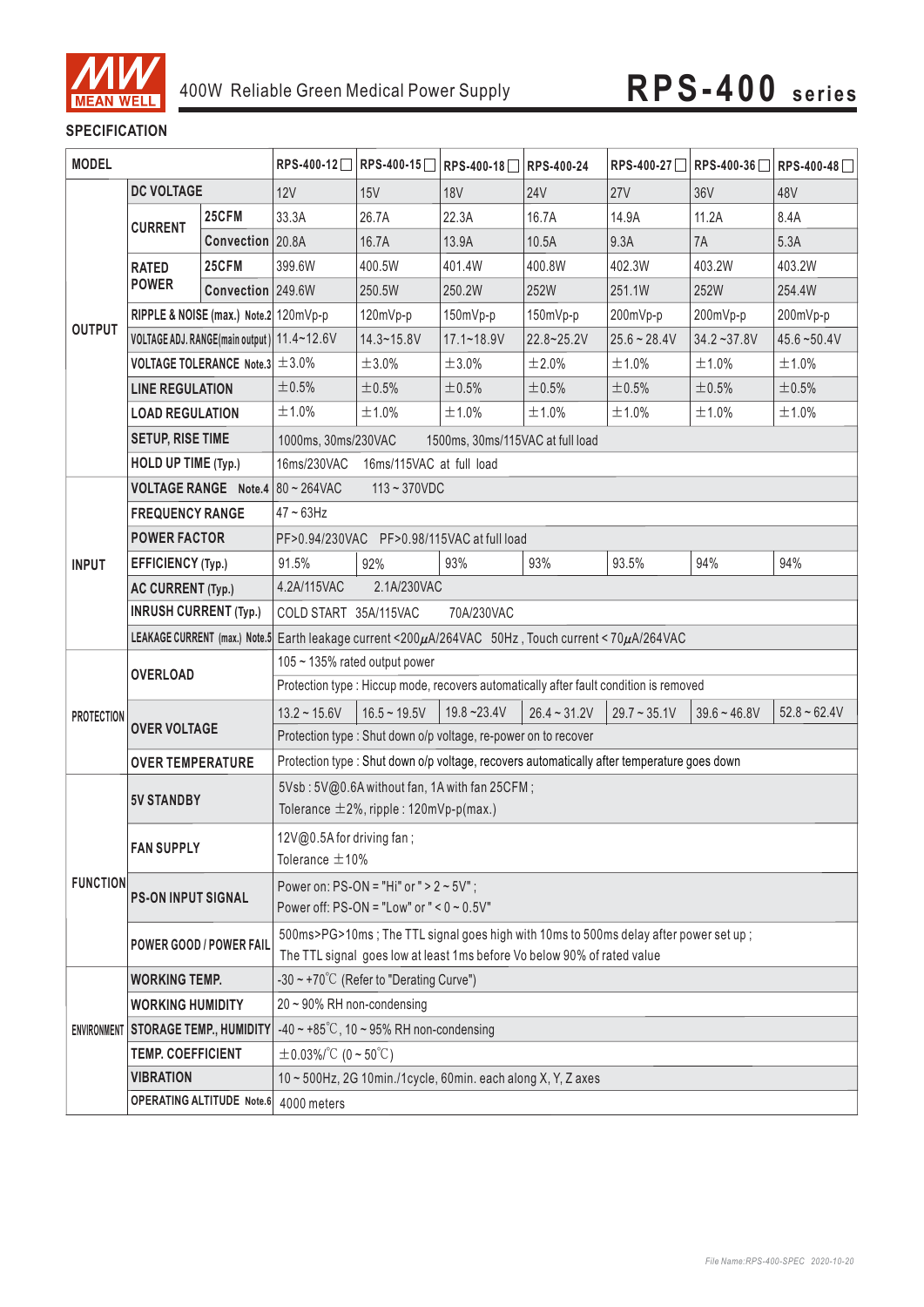

#### **SPECIFICATION**

|               | <b>SAFETY STANDARDS</b>     | IEC60601-1, TUV EN60601-1, EAC TP TC 004,<br>UL ANSI/AAMI ES60601-1 (3.1 version),<br>CAN/CSA-C22.2 No. 60601-1:14 - Edition 3 approved;                                                                                                                                                                                                                                                                                                                                                                                                                                                                                                                                                                                                                                                                                                                                                                                                                                                                                                                                                                                                                                                                                                                                          |                                                                                                                           |                 |                                                                         |                                                                           |                                                                  |                                          |  |
|---------------|-----------------------------|-----------------------------------------------------------------------------------------------------------------------------------------------------------------------------------------------------------------------------------------------------------------------------------------------------------------------------------------------------------------------------------------------------------------------------------------------------------------------------------------------------------------------------------------------------------------------------------------------------------------------------------------------------------------------------------------------------------------------------------------------------------------------------------------------------------------------------------------------------------------------------------------------------------------------------------------------------------------------------------------------------------------------------------------------------------------------------------------------------------------------------------------------------------------------------------------------------------------------------------------------------------------------------------|---------------------------------------------------------------------------------------------------------------------------|-----------------|-------------------------------------------------------------------------|---------------------------------------------------------------------------|------------------------------------------------------------------|------------------------------------------|--|
|               |                             | Design refer to EN60335-1                                                                                                                                                                                                                                                                                                                                                                                                                                                                                                                                                                                                                                                                                                                                                                                                                                                                                                                                                                                                                                                                                                                                                                                                                                                         |                                                                                                                           |                 |                                                                         |                                                                           |                                                                  |                                          |  |
|               | <b>ISOLATION LEVEL</b>      |                                                                                                                                                                                                                                                                                                                                                                                                                                                                                                                                                                                                                                                                                                                                                                                                                                                                                                                                                                                                                                                                                                                                                                                                                                                                                   |                                                                                                                           |                 | Primary-Secondary: 2xMOPP, Primary-Earth:1xMOPP, Secondary-Earth:1xMOPP |                                                                           |                                                                  |                                          |  |
|               | <b>WITHSTAND VOLTAGE</b>    | I/P-O/P:4KVAC                                                                                                                                                                                                                                                                                                                                                                                                                                                                                                                                                                                                                                                                                                                                                                                                                                                                                                                                                                                                                                                                                                                                                                                                                                                                     | I/P-FG:2KVAC                                                                                                              |                 | O/P-FG:1.5KVAC                                                          |                                                                           |                                                                  |                                          |  |
|               | <b>ISOLATION RESISTANCE</b> | I/P-O/P, I/P-FG:100M Ohms / 500VDC / 25°C/70% RH                                                                                                                                                                                                                                                                                                                                                                                                                                                                                                                                                                                                                                                                                                                                                                                                                                                                                                                                                                                                                                                                                                                                                                                                                                  |                                                                                                                           |                 |                                                                         |                                                                           |                                                                  |                                          |  |
|               |                             | <b>Parameter</b>                                                                                                                                                                                                                                                                                                                                                                                                                                                                                                                                                                                                                                                                                                                                                                                                                                                                                                                                                                                                                                                                                                                                                                                                                                                                  |                                                                                                                           | <b>Standard</b> |                                                                         | <b>Test Level / Note</b>                                                  |                                                                  |                                          |  |
| SAFETY &      |                             | Conducted emission                                                                                                                                                                                                                                                                                                                                                                                                                                                                                                                                                                                                                                                                                                                                                                                                                                                                                                                                                                                                                                                                                                                                                                                                                                                                |                                                                                                                           |                 | EN55011 (CISPR11)                                                       |                                                                           |                                                                  | Class B(Please see last page note1)      |  |
|               | <b>EMC EMISSION</b>         | Radiated emission                                                                                                                                                                                                                                                                                                                                                                                                                                                                                                                                                                                                                                                                                                                                                                                                                                                                                                                                                                                                                                                                                                                                                                                                                                                                 |                                                                                                                           |                 | EN55011 (CISPR11)                                                       |                                                                           |                                                                  | Class B(Please see last page note1)      |  |
|               |                             | Harmonic current                                                                                                                                                                                                                                                                                                                                                                                                                                                                                                                                                                                                                                                                                                                                                                                                                                                                                                                                                                                                                                                                                                                                                                                                                                                                  |                                                                                                                           |                 | EN61000-3-2                                                             |                                                                           | Class A                                                          |                                          |  |
| <b>EMC</b>    |                             | Voltage flicker                                                                                                                                                                                                                                                                                                                                                                                                                                                                                                                                                                                                                                                                                                                                                                                                                                                                                                                                                                                                                                                                                                                                                                                                                                                                   |                                                                                                                           |                 | EN61000-3-3                                                             |                                                                           | -----                                                            |                                          |  |
| (Note 7)      |                             | EN55024, EN60601-1-2, EN61204-3                                                                                                                                                                                                                                                                                                                                                                                                                                                                                                                                                                                                                                                                                                                                                                                                                                                                                                                                                                                                                                                                                                                                                                                                                                                   |                                                                                                                           |                 |                                                                         |                                                                           |                                                                  |                                          |  |
|               |                             | <b>Parameter</b>                                                                                                                                                                                                                                                                                                                                                                                                                                                                                                                                                                                                                                                                                                                                                                                                                                                                                                                                                                                                                                                                                                                                                                                                                                                                  |                                                                                                                           | <b>Standard</b> |                                                                         |                                                                           | <b>Test Level / Note</b>                                         |                                          |  |
|               |                             | <b>ESD</b>                                                                                                                                                                                                                                                                                                                                                                                                                                                                                                                                                                                                                                                                                                                                                                                                                                                                                                                                                                                                                                                                                                                                                                                                                                                                        |                                                                                                                           |                 | EN61000-4-2                                                             |                                                                           |                                                                  | Level 4, 15KV air ; Level 4, 8KV contact |  |
|               |                             | RF field susceptibility                                                                                                                                                                                                                                                                                                                                                                                                                                                                                                                                                                                                                                                                                                                                                                                                                                                                                                                                                                                                                                                                                                                                                                                                                                                           |                                                                                                                           |                 | EN61000-4-3                                                             |                                                                           | Level 3, 10V/m(80MHz~2.7GHz)<br>Table 9, 9~28V/m(385MHz~5.78GHz) |                                          |  |
|               | <b>EMC IMMUNITY</b>         | <b>EFT</b> bursts                                                                                                                                                                                                                                                                                                                                                                                                                                                                                                                                                                                                                                                                                                                                                                                                                                                                                                                                                                                                                                                                                                                                                                                                                                                                 |                                                                                                                           | EN61000-4-4     |                                                                         |                                                                           | Level 3, 2KV                                                     |                                          |  |
|               |                             | Surge susceptibility                                                                                                                                                                                                                                                                                                                                                                                                                                                                                                                                                                                                                                                                                                                                                                                                                                                                                                                                                                                                                                                                                                                                                                                                                                                              |                                                                                                                           |                 | EN61000-4-5                                                             |                                                                           | Level 4, 4KV/Line-FG; 2KV/Line-Line                              |                                          |  |
|               |                             | Conducted susceptibility                                                                                                                                                                                                                                                                                                                                                                                                                                                                                                                                                                                                                                                                                                                                                                                                                                                                                                                                                                                                                                                                                                                                                                                                                                                          |                                                                                                                           | EN61000-4-6     |                                                                         | Level 3, 10V                                                              |                                                                  |                                          |  |
|               |                             | Magnetic field immunity                                                                                                                                                                                                                                                                                                                                                                                                                                                                                                                                                                                                                                                                                                                                                                                                                                                                                                                                                                                                                                                                                                                                                                                                                                                           |                                                                                                                           | EN61000-4-8     |                                                                         | Level 4, 30A/m                                                            |                                                                  |                                          |  |
|               |                             | Voltage dip, interruption                                                                                                                                                                                                                                                                                                                                                                                                                                                                                                                                                                                                                                                                                                                                                                                                                                                                                                                                                                                                                                                                                                                                                                                                                                                         |                                                                                                                           | EN61000-4-11    |                                                                         | 100% dip 1 periods, 30% dip 25 periods,<br>100% interruptions 250 periods |                                                                  |                                          |  |
|               | <b>MTBF</b>                 | 194.1Khrs min.                                                                                                                                                                                                                                                                                                                                                                                                                                                                                                                                                                                                                                                                                                                                                                                                                                                                                                                                                                                                                                                                                                                                                                                                                                                                    | MIL-HDBK-217F $(25^{\circ}C)$                                                                                             |                 |                                                                         |                                                                           |                                                                  |                                          |  |
|               | <b>DIMENSION</b>            | <b>Type</b>                                                                                                                                                                                                                                                                                                                                                                                                                                                                                                                                                                                                                                                                                                                                                                                                                                                                                                                                                                                                                                                                                                                                                                                                                                                                       | <b>RPS-400</b>                                                                                                            |                 | <b>RPS-400-C</b>                                                        | <b>RPS-400-TF</b>                                                         |                                                                  | <b>RPS-400-SF</b>                        |  |
|               |                             | $L^*W^*H$                                                                                                                                                                                                                                                                                                                                                                                                                                                                                                                                                                                                                                                                                                                                                                                                                                                                                                                                                                                                                                                                                                                                                                                                                                                                         | 127*76.2*35mm                                                                                                             |                 | 130*86*43mm                                                             | 130*86*66.5mm                                                             |                                                                  | 160*86*43mm                              |  |
| <b>OTHERS</b> |                             |                                                                                                                                                                                                                                                                                                                                                                                                                                                                                                                                                                                                                                                                                                                                                                                                                                                                                                                                                                                                                                                                                                                                                                                                                                                                                   | 5"*3"*1.37"inch                                                                                                           |                 |                                                                         | 5.11"*3.39"*1.69"inch 5.11"*3.39"*2.62"inch 6.3"*3.39"*1.69"inch          |                                                                  |                                          |  |
|               |                             | P.W.                                                                                                                                                                                                                                                                                                                                                                                                                                                                                                                                                                                                                                                                                                                                                                                                                                                                                                                                                                                                                                                                                                                                                                                                                                                                              | 0.39Kg                                                                                                                    |                 | $0.51$ Kg                                                               | $0.58$ Kg                                                                 |                                                                  | $0.64$ Kg                                |  |
|               | <b>PACKING</b>              | Q'TY                                                                                                                                                                                                                                                                                                                                                                                                                                                                                                                                                                                                                                                                                                                                                                                                                                                                                                                                                                                                                                                                                                                                                                                                                                                                              | 36pcs                                                                                                                     |                 | 24pcs                                                                   | 24pcs                                                                     |                                                                  | 24pcs                                    |  |
|               |                             | G.W.                                                                                                                                                                                                                                                                                                                                                                                                                                                                                                                                                                                                                                                                                                                                                                                                                                                                                                                                                                                                                                                                                                                                                                                                                                                                              | 15Kg                                                                                                                      |                 | 13.2Kg                                                                  | 14.9Kg                                                                    |                                                                  | 16.4Kg                                   |  |
|               |                             | <b>M'MENT</b>                                                                                                                                                                                                                                                                                                                                                                                                                                                                                                                                                                                                                                                                                                                                                                                                                                                                                                                                                                                                                                                                                                                                                                                                                                                                     | 0.96CUFT                                                                                                                  |                 | 0.77CUFT                                                                | 0.86CUFT                                                                  |                                                                  | 0.91CUFT                                 |  |
| <b>NOTE</b>   | than 2000m(6500ft).         | 1. All parameters NOT specially mentioned are measured at 230VAC input, rated load and 25 of ambient temperature.<br>2. Ripple & noise are measured at 20MHz of bandwidth by using a 12" twisted pair-wire terminated with a 0.1µf & 47µf parallel capacitor.<br>3. Tolerance : includes set up tolerance, line regulation and load regulation.<br>4. Derating may be needed under low input voltages. Please check the derating curve for more details.<br>5. Touch current was measured from primary input to DC output.<br>6. The ambient temperature derating of 3.5°C/1000m with fanless models and of $5^{\circ}$ C/1000m with fan models for operating altitude higher<br>7. The power supply is considered a component which will be installed into a final equipment. All the Class I (with FG) EMC tests are<br>executed by mounting the unit on a 360mm*360mm metal plate with 1mm of thickness. The Class II (without FG) EMC tests are<br>executed by mounting the unit on a 130mm*86.6mm metal plate with 1mm of thickness. The final equipment must be re-confirmed that it still<br>meets EMC directives. For guidance on how to perform these EMC tests, please refer to "EMI testing of component power supplies."<br>(as available on http://www.meanwell.com) |                                                                                                                           |                 |                                                                         |                                                                           |                                                                  |                                          |  |
|               |                             |                                                                                                                                                                                                                                                                                                                                                                                                                                                                                                                                                                                                                                                                                                                                                                                                                                                                                                                                                                                                                                                                                                                                                                                                                                                                                   | ※ Product Liability Disclaimer: For detailed information, please refer to https://www.meanwell.com/serviceDisclaimer.aspx |                 |                                                                         |                                                                           |                                                                  |                                          |  |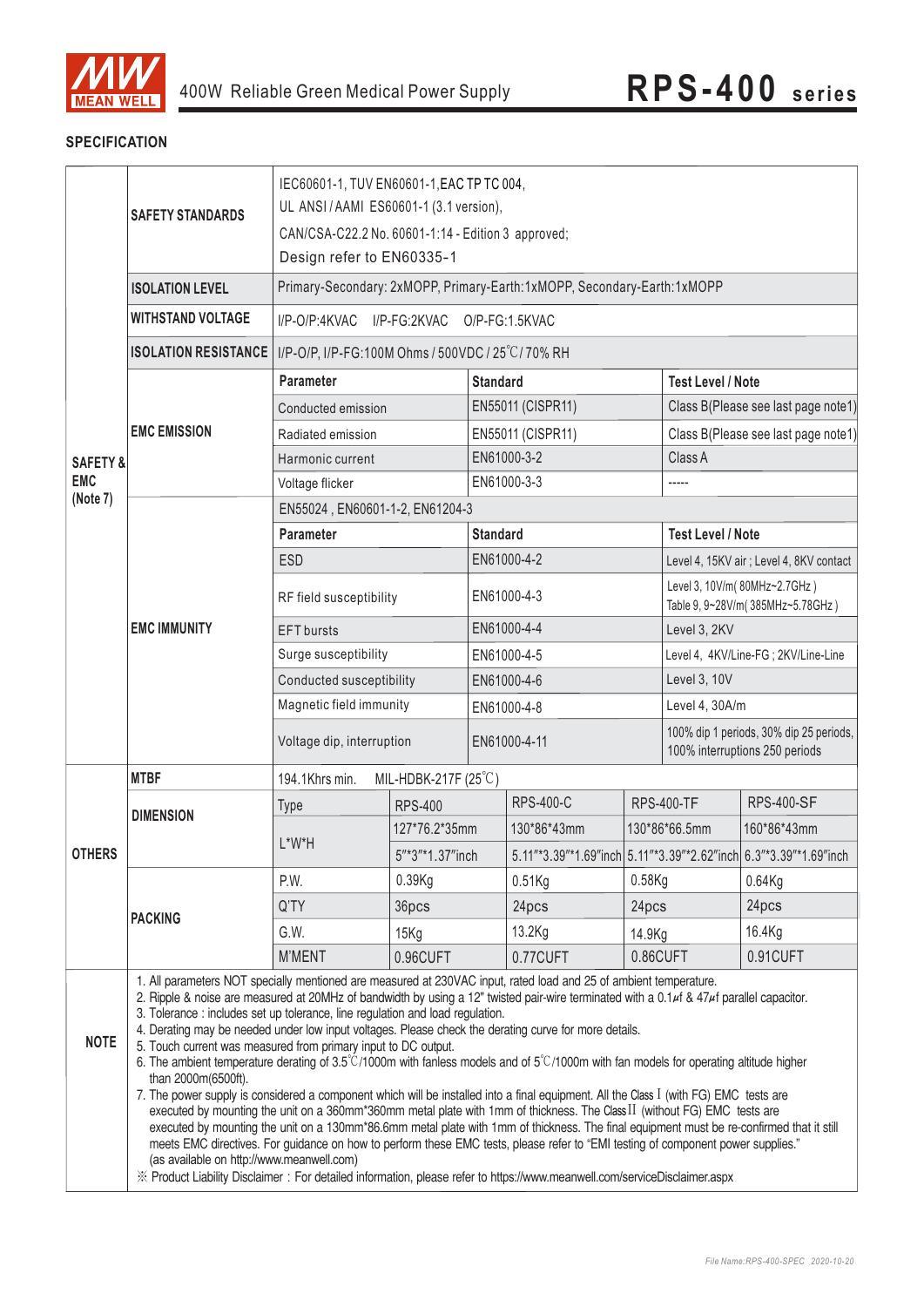

### 400W Reliable Green Medical Power Supply **RPS-400 series**

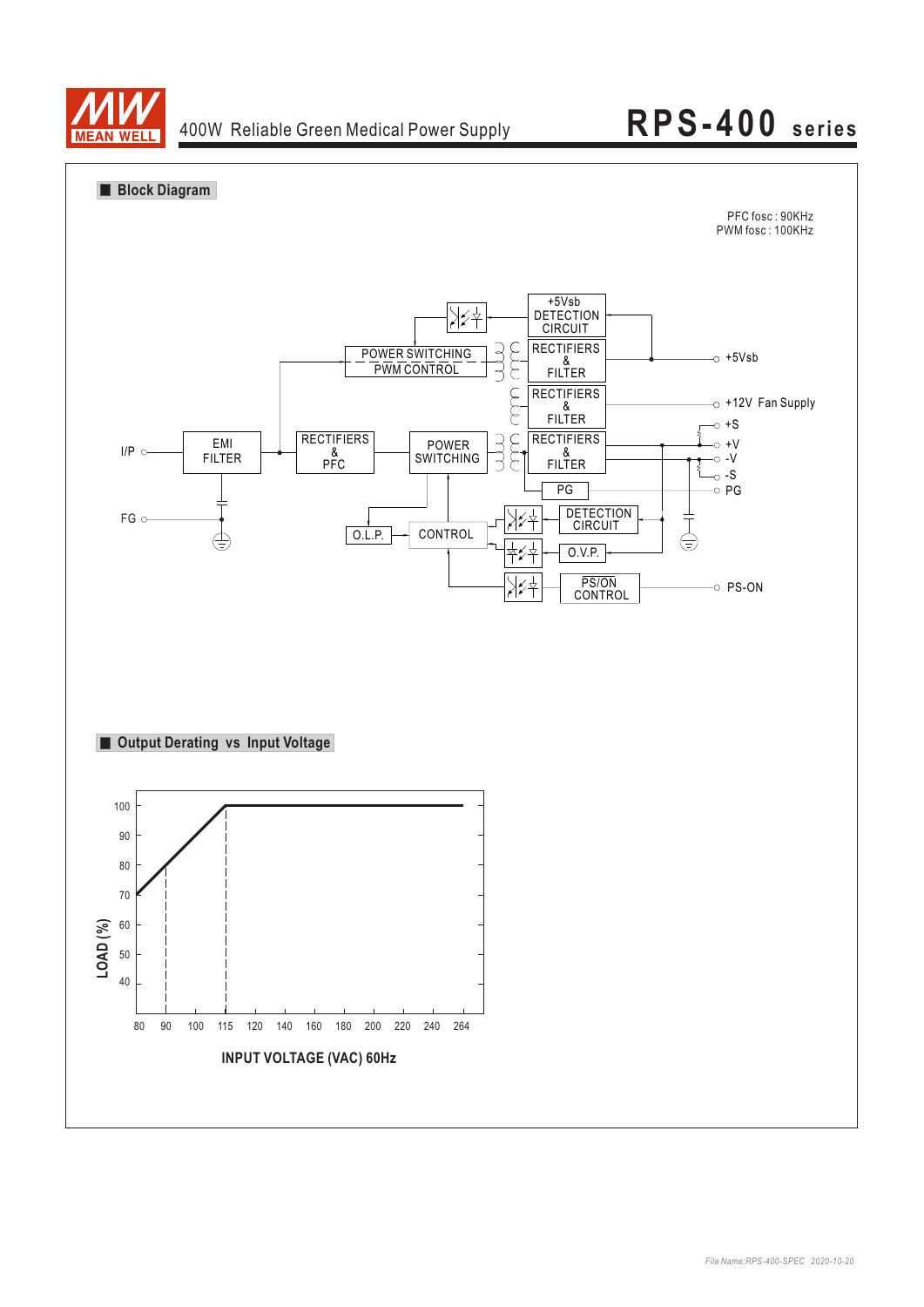

| ⊙          | RPS-400 & RPS-400-C                                                                  |                                                                 | $\circledcirc$           | <b>RPS-400-TF/SF</b>                                   |                        |                 |
|------------|--------------------------------------------------------------------------------------|-----------------------------------------------------------------|--------------------------|--------------------------------------------------------|------------------------|-----------------|
| 400        | With 25CFM fan                                                                       |                                                                 | 400                      |                                                        |                        |                 |
| 250        | RPS-400-C:115VAC Converction                                                         |                                                                 | 250                      |                                                        |                        |                 |
| 200        | RPS-400:115VAC Converction<br><sup>1</sup> RPS-400-C:230VAC Converction <sup>∫</sup> |                                                                 | 150                      |                                                        |                        |                 |
| 190<br>160 | RPS-400:230VAC Converction                                                           |                                                                 | LOAD (W)<br>100          |                                                        |                        |                 |
| 130        |                                                                                      |                                                                 | $50\,$                   |                                                        |                        |                 |
|            |                                                                                      |                                                                 |                          |                                                        |                        |                 |
|            | 0                                                                                    |                                                                 |                          | 0                                                      |                        |                 |
|            | $20\,$<br>10<br>$-30$                                                                | $30\,$<br>40<br>50<br>$60\,$<br><b>AMBIENT TEMPERATURE (°C)</b> | 70 (HORIZONTAL)<br>$-30$ | $10\,$<br>$20\,$<br>$30\,$<br>AMBIENT TEMPERATURE (°C) | 40<br>$50\,$<br>$60\,$ |                 |
|            |                                                                                      |                                                                 |                          |                                                        |                        | 70 (HORIZONTAL) |
|            | Order No.                                                                            | <b>RPS-400</b>                                                  | <b>RPS-400-C</b>         | <b>RPS-400-TF</b>                                      | <b>RPS-400-SF</b>      |                 |
|            | Products                                                                             | <b>THE LIBRARY</b>                                              | <b>THE REAL PROPERTY</b> | <b>SALES</b>                                           |                        |                 |
|            | Convection                                                                           | 250W                                                            | 250W                     |                                                        |                        |                 |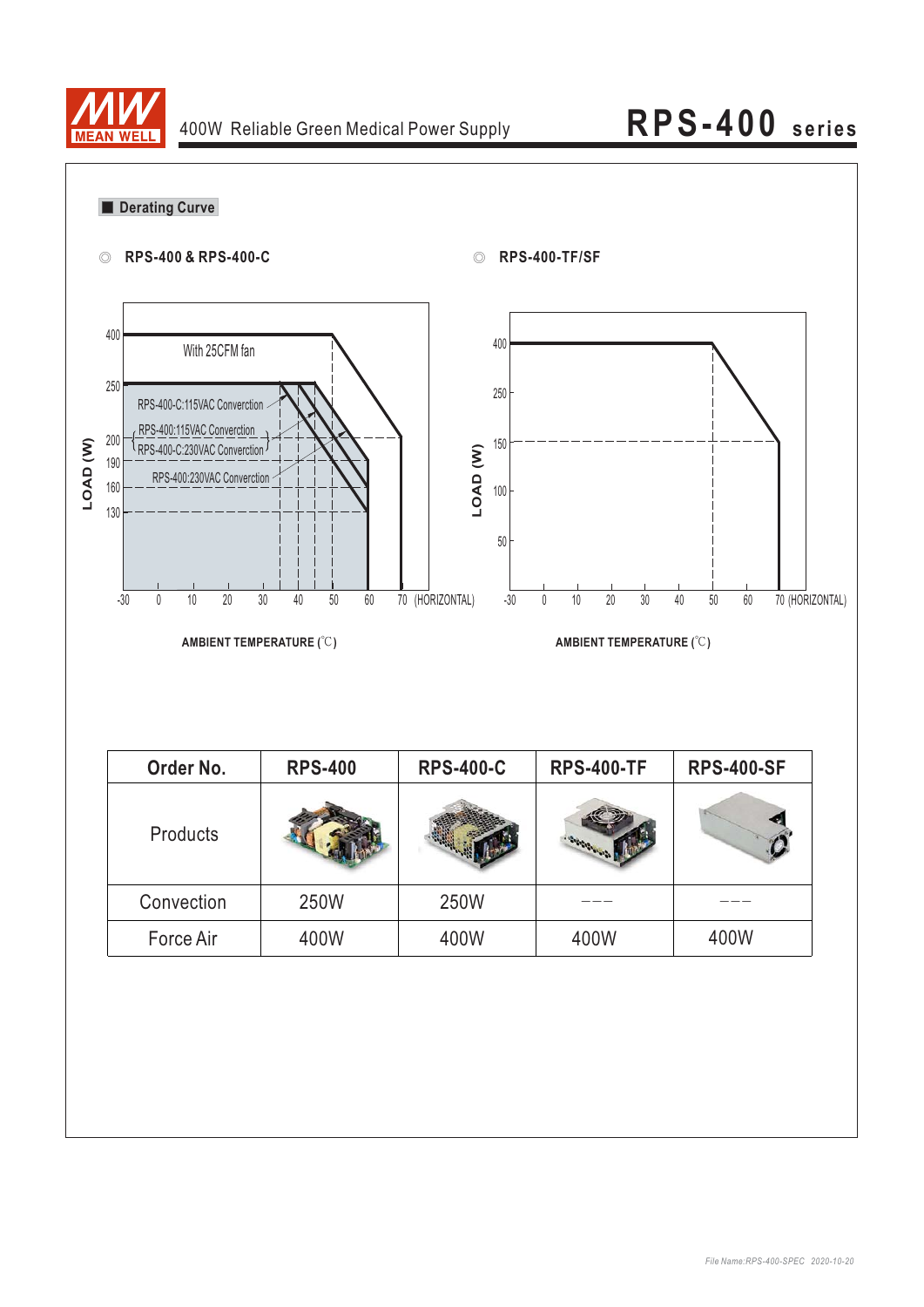

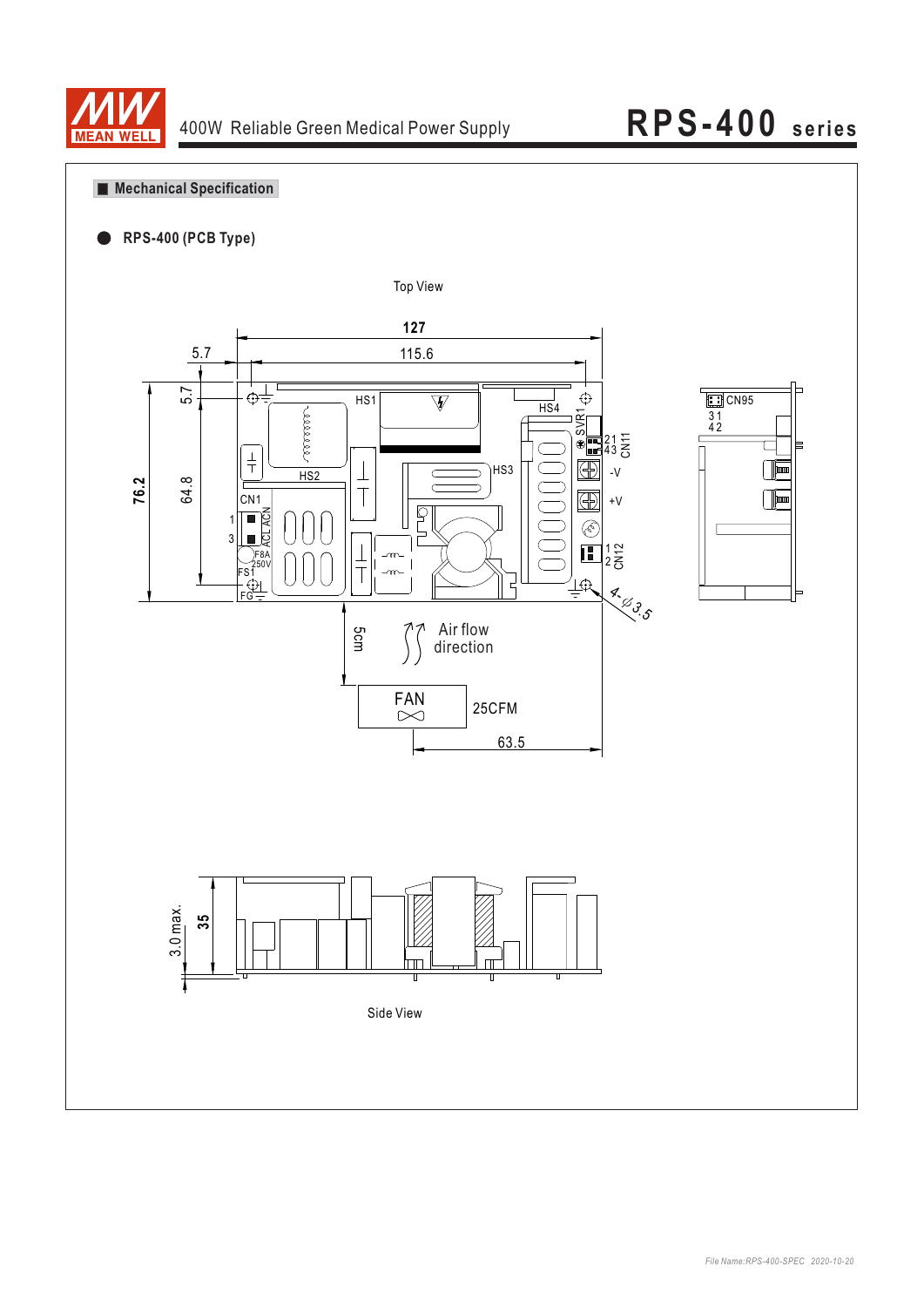

### 400W Reliable Green Medical Power Supply

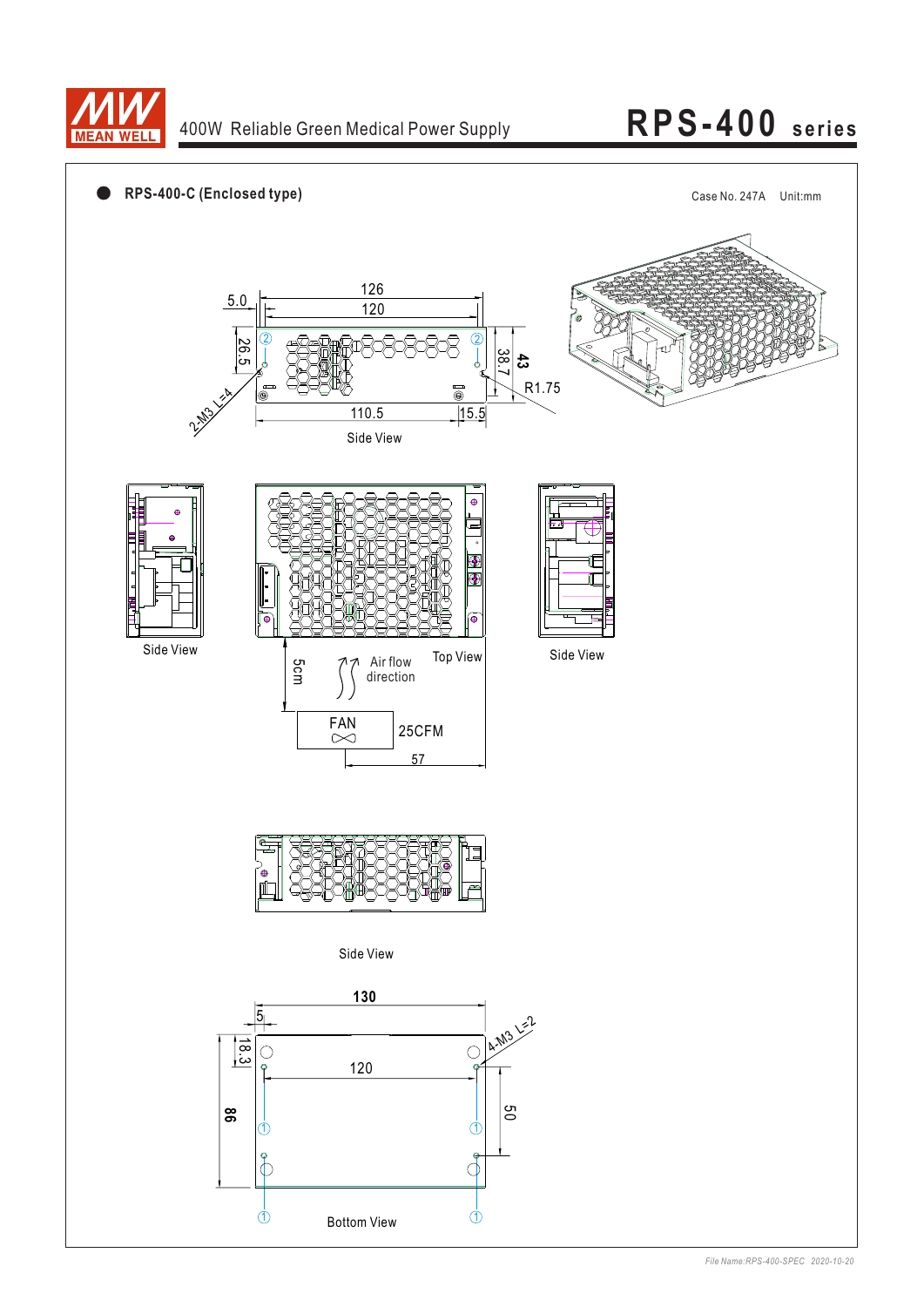

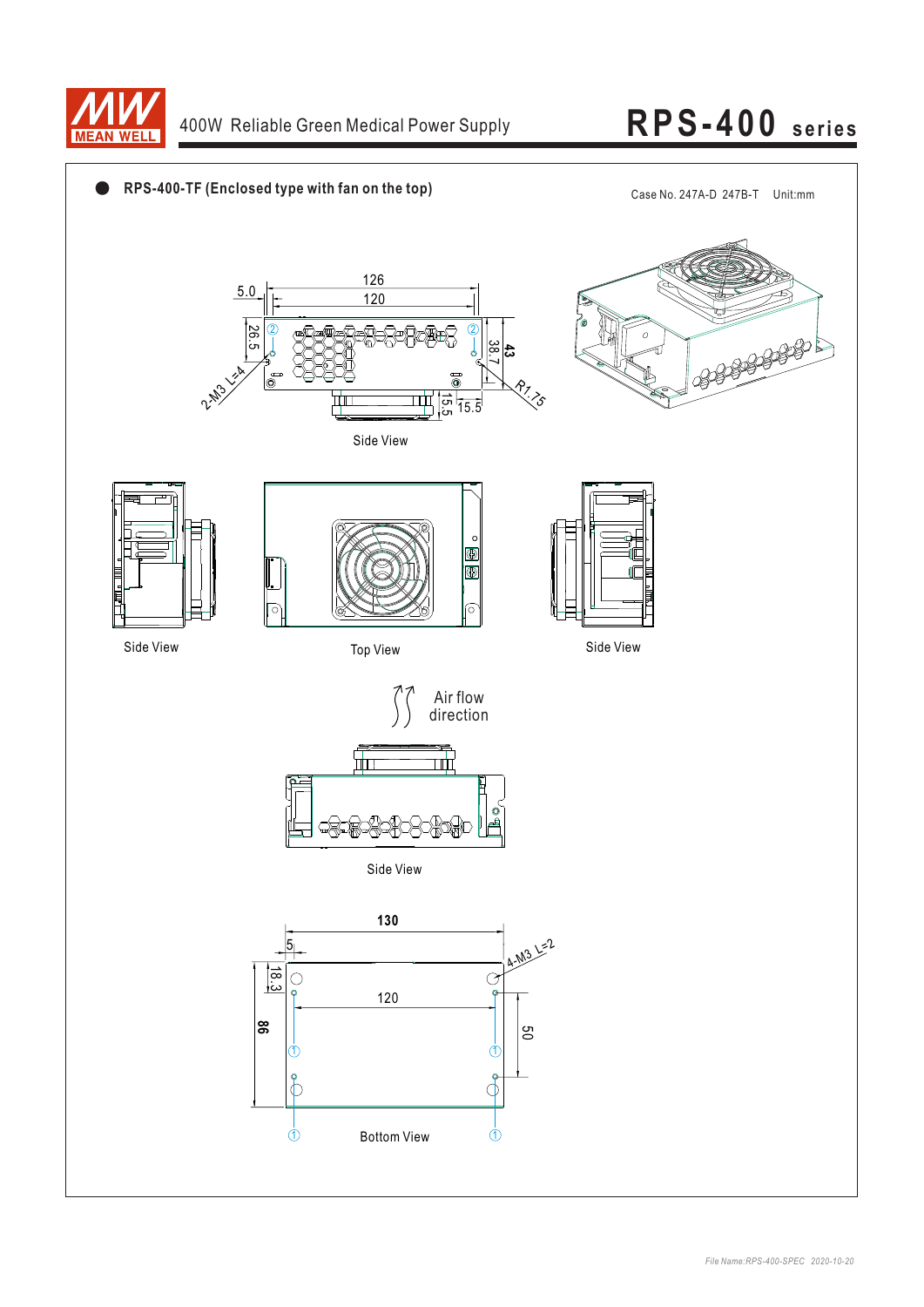